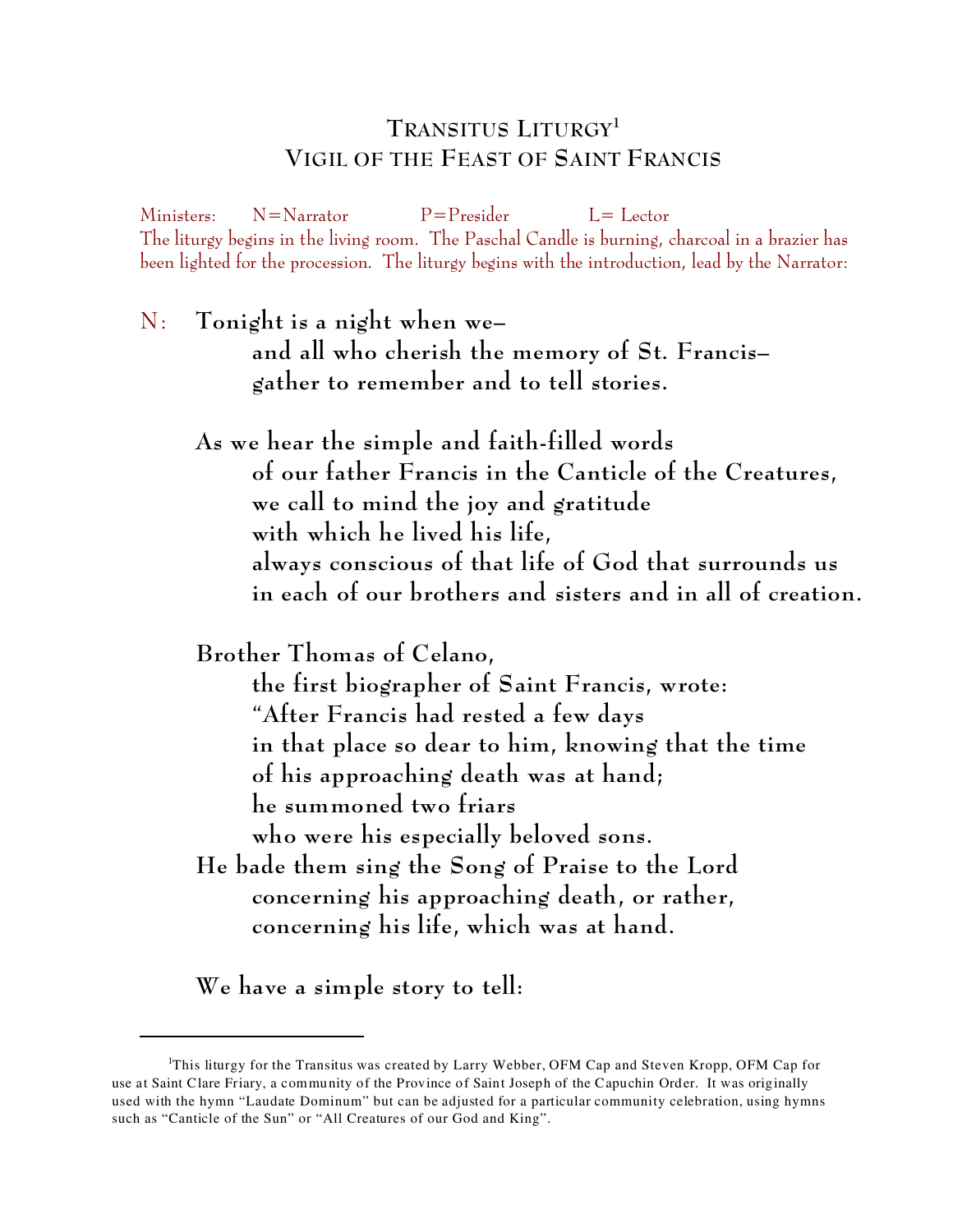**to remember our heritage, to renew our Christian faith, and to evoke our Christian hope.**

**And finally to tell the story of Francis' transitus– or passage– from this life to eternal life.**

(Pause) All assembled begin to softly sing the refrain *Laudate Dominum*



P: **Most High, all-powerful, good Lord, Yours are the praises, the glory, and the honor, and all blessing, To You alone Most High, do they belong, And no one is worthy to mention your name.**

The Presider takes his taper and lights it from the Paschal Candle, then he lights the candle in front of the first print. The hymn refrain continues to be sung, while the cantor chants the verse.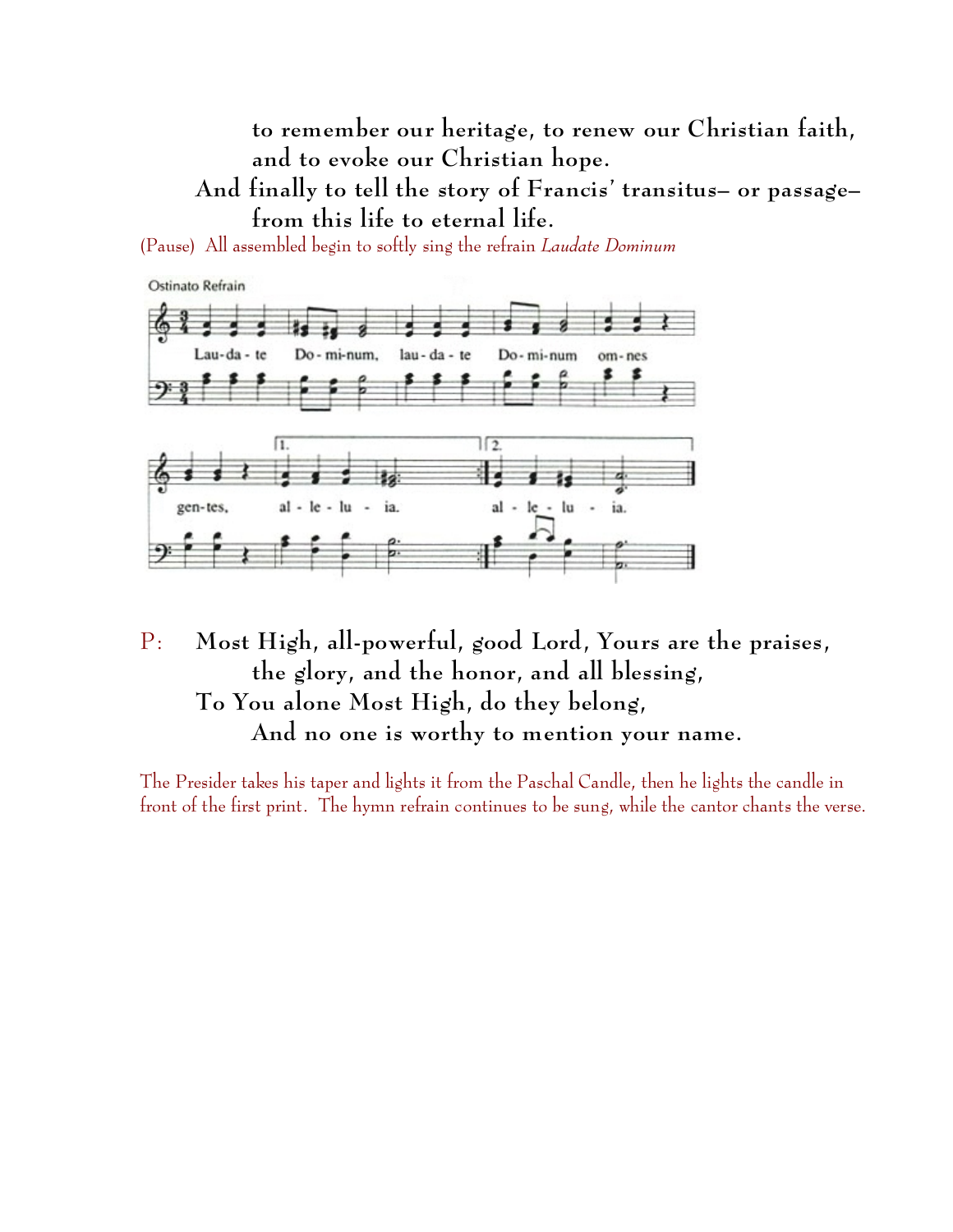### STATION 1: BROTHER SUN

The narrators for each of the stations are distinct, and will be Friars who share reflections, about the memory of Francis in relation to each of the elements in this Canticle.

- N: **Brother Thomas wrote about the "sweetness Francis enjoyed while contemplating in creatures the wisdom of their Creator, his power and his goodness. Indeed he was very often filled with a wonderful and ineffable joy from this consideration while he looked upon the sun…."** 
	- **Today, science has taught us so much more about our brother, the Sun: its power and its effects on the earth.**
	- **Indeed it is a reflection of our Creator, whose power and influence affects us in every moment, and keeps us in his loving orbit.**
- P: **Loving Creator, in the same way that our brother, the Sun, surrounds us with warmth and holds us carefully in that place which makes life possible, hold us in your love, and in fidelity to that same reverence for all of your creation which filled our Brother Francis. We ask this in Jesus' name.** *Amen.*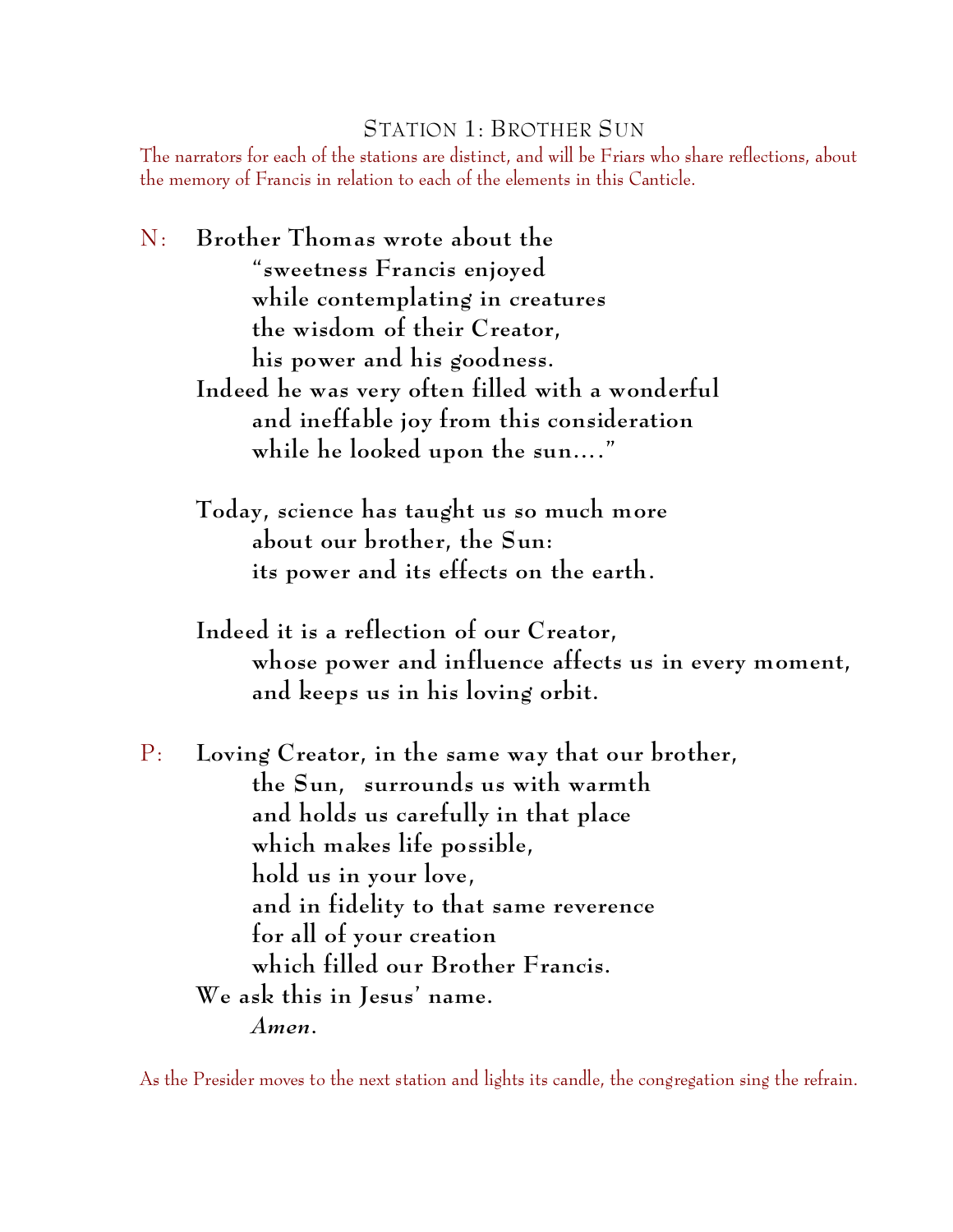#### **STATION 2: SISTER MOON AND STARS**

N: **Brother Thomas later reflected that Francis, "the prophet of our time" as he called him, didn't fix his eyes on the darkness of earthly things, but was "illumined by the rays of eternal light." "What do you think is the reason, " he continued, "except that we, being friends of the flesh, are bogged down in the dust of worldliness? Bogged down in the mire, we can only see the mire; but with our eyes fixed on heaven, we cannot possibly** *not* **see heavenly things."**

P: **Lord of earth and sky, of the moon and stars; in the darkness that surrounds us in our world, in the midst of the terror of our human capacity for arrogance, hatred and unimagined violence, lift our eyes to the heavens, to the light that shines even in the darkness, to remind ourselves of your light that illumines and guides our world even in its darkest hours. We ask this in Jesus' name.** *Amen.*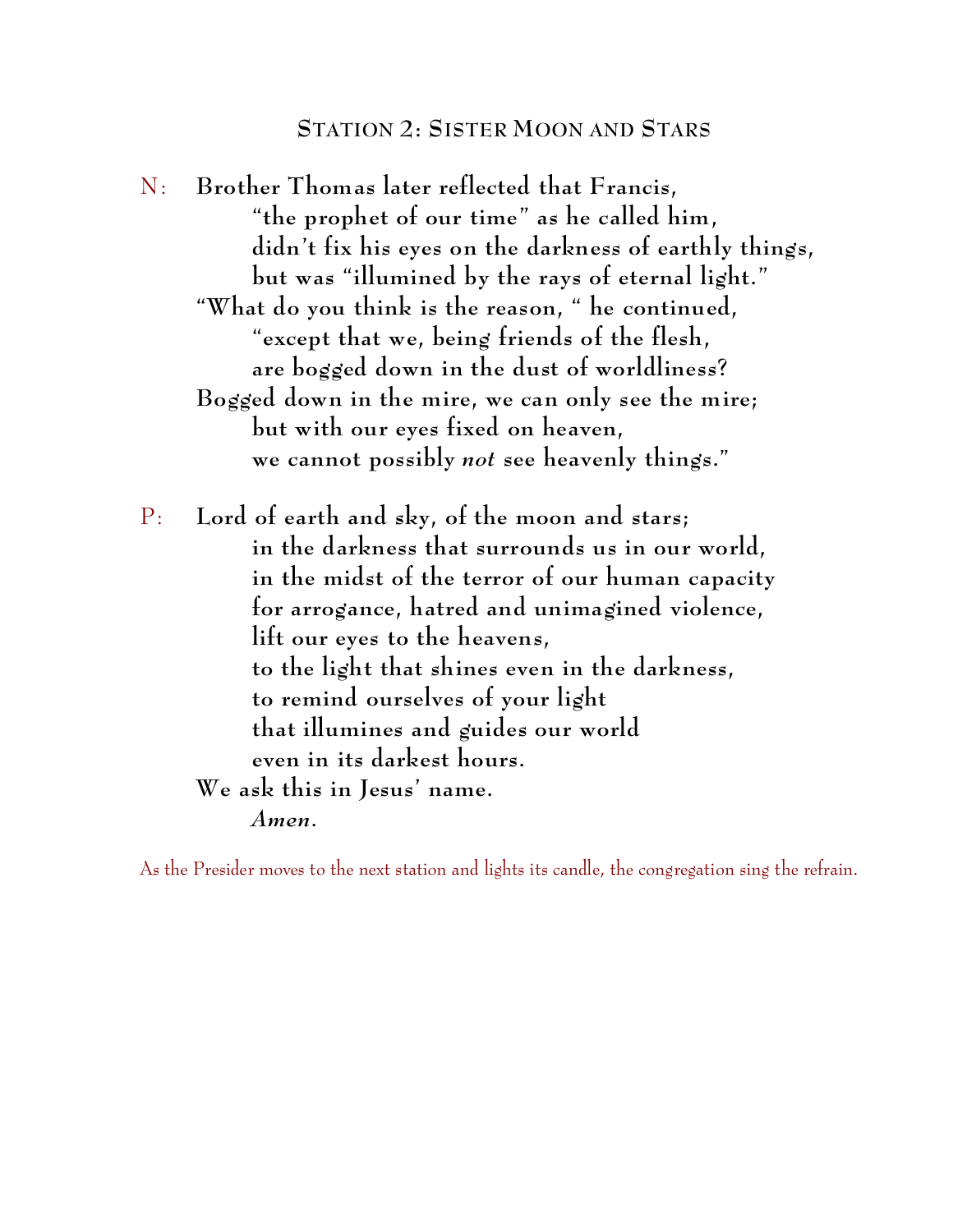N: **Francis wasn't afraid of the Wind, but welcomed it as his brother as he walked along the roads of Perugia, or heard it rustle through the woods of Alvernia, or felt it's cold in the caves and hermitages he often visited.** 

# **Nor was he afraid of the "winds of change" that swept through his world**  of the  $12^{th}$  and  $13^{th}$  century.

**He trusted that Brother Wind was of the Holy Spirit, and for that reason chose Pentecost as the day his brothers should gather together to reflect together on their lives and listen to where the Spirit was calling them.**

P: **Spirit of God: move in us. Let brother Wind continue to remind us of your call to listen for your Spirit speaking in our world. Grant us the trusting spirit of our Brother Francis, so that we might follow that call with courage and creativity. We ask this in Jesus' name.** *Amen.*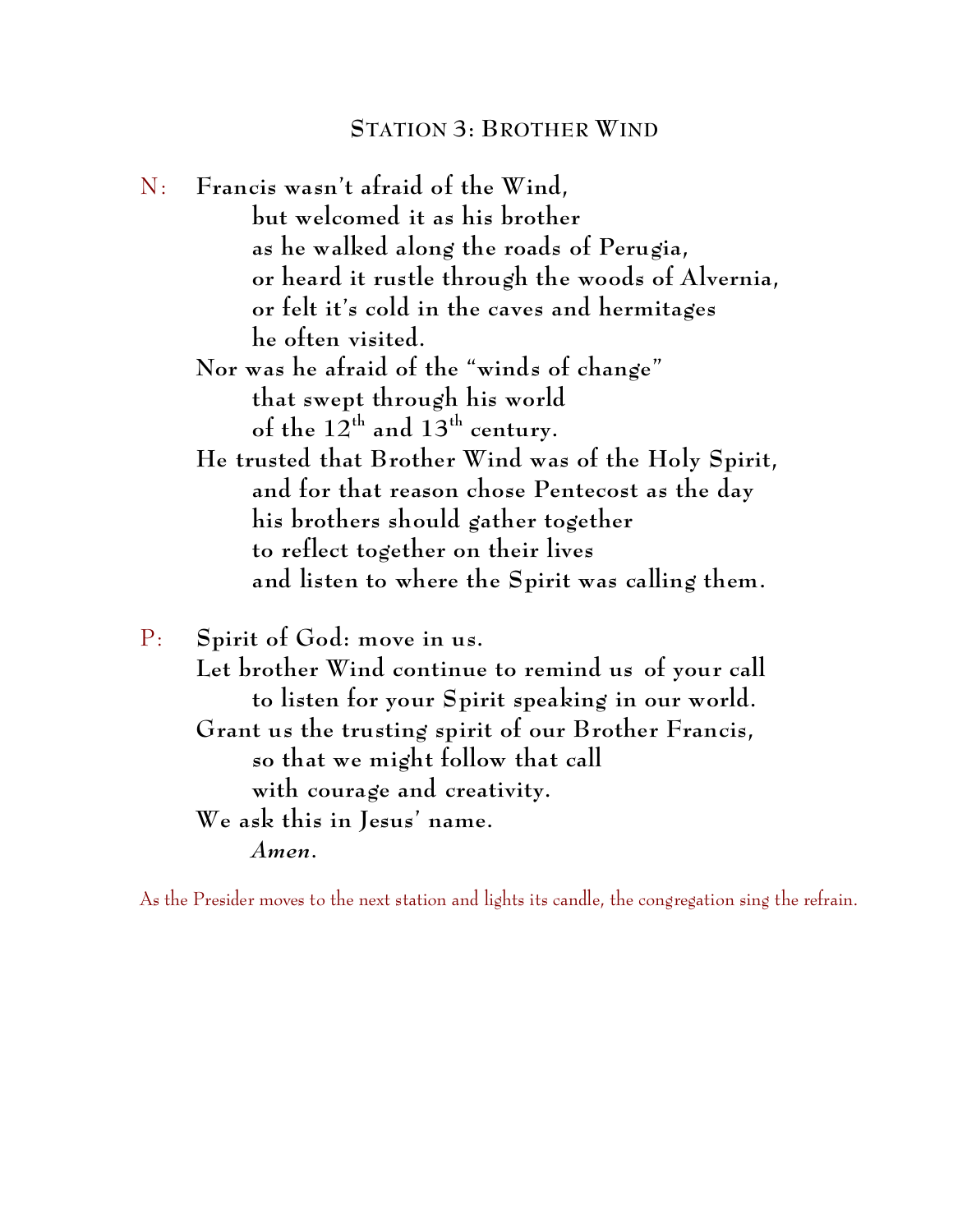| N: | Francis knew that our sister water is not only precious,  |
|----|-----------------------------------------------------------|
|    | but necessary.                                            |
|    | He understood the thirst of that generous farmer          |
|    | who had lent him his mule during his travels.             |
|    | And God who had created water allowed her                 |
|    | to respond to her brother Francis                         |
|    | when he asked the Lord                                    |
|    | for her to quench that thirst.                            |
|    | He even called on his sister water                        |
|    | to cool the yearnings of his flesh                        |
|    | without extinguishing the fire of his love.               |
|    | Francis reverenced water in every moment as a sister      |
|    | who fills us and leads us to true life.                   |
| P: | Source of life, you who in the waters of Baptism          |
|    | filled our brother Francis, and us as well,               |
|    | with the fullness of life, grant that those waters        |
|    | might renew us each day to quench the thirst for Justice, |
|    | for Peace and for holiness in our world.                  |
|    | Help us to reverence all of your creation.                |
|    | We ask this in Jesus' name.                               |
|    | Amen.                                                     |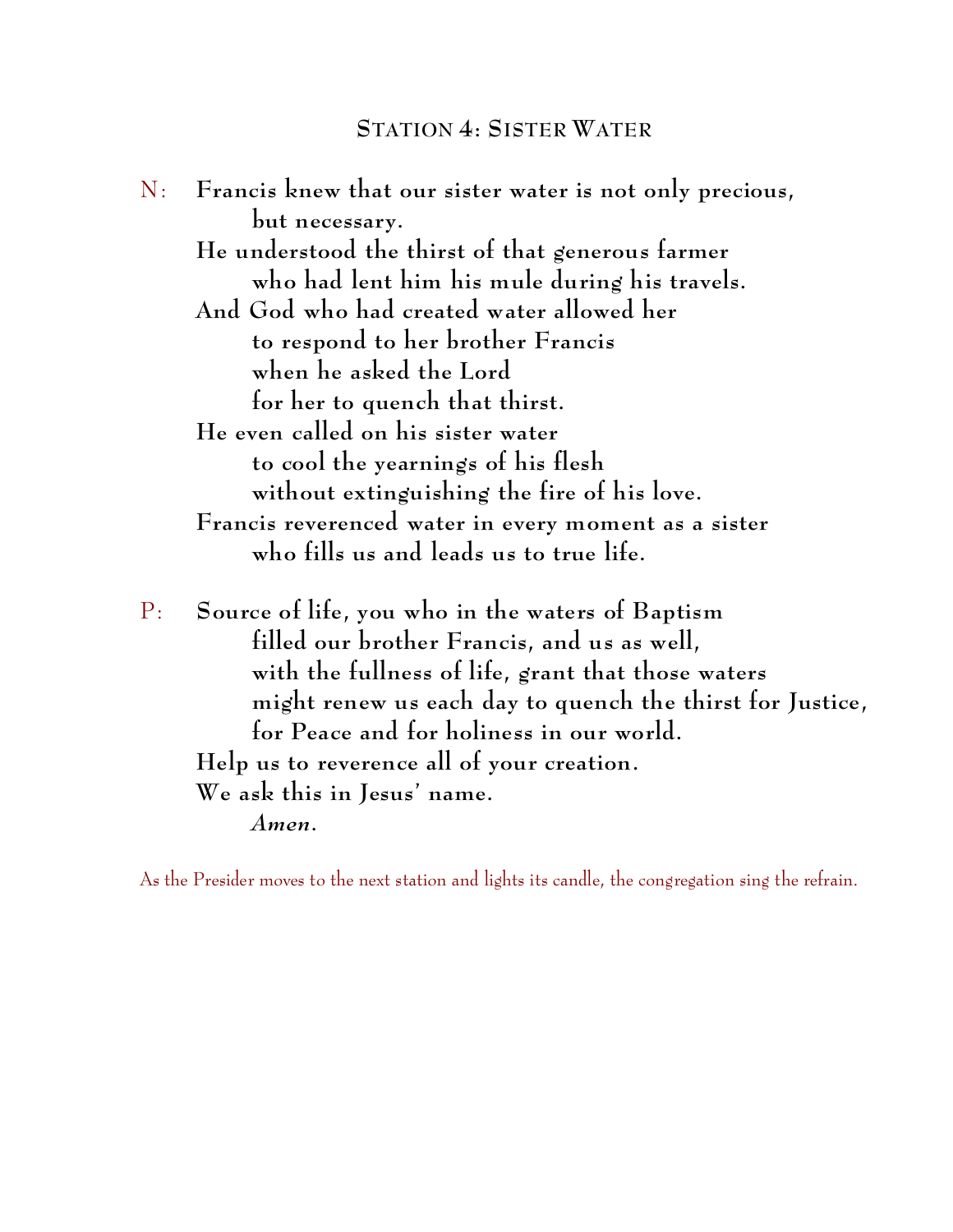#### **STATION 5: BROTHER FIRE**

N: **Brother Francis respected Brother Fire. His confidence and trust in him was such that he asked Brother Fire to be gentle when the doctors seared his eyes with irons heated in his flames. He regretted withholding from brother fire the mat he slept on when fire devoured his hermitage. Francis was so much a brother to fire that when he prayed in the depths of the woods, the signs of fire frightened the brothers, until they realized it was simply the fire of Francis's intense love of God, revealing itself.** 

**The originality, joy and authenticity of Francis vision of the Gospel ignited a fire in the world of his time that continues to burn in our hearts and in the hearts of all who throughout history have been touched by it.**

| $P$ : Fire of life, may the strength of brother fire    |
|---------------------------------------------------------|
| embolden our hearts.                                    |
| May the flame of the Holy Spirit enkindle in us         |
| that same fire of the love of God that will ignite anew |
| the fire of the Gospel in our world.                    |
| We ask this in Jesus' name.                             |
| Amen.                                                   |
|                                                         |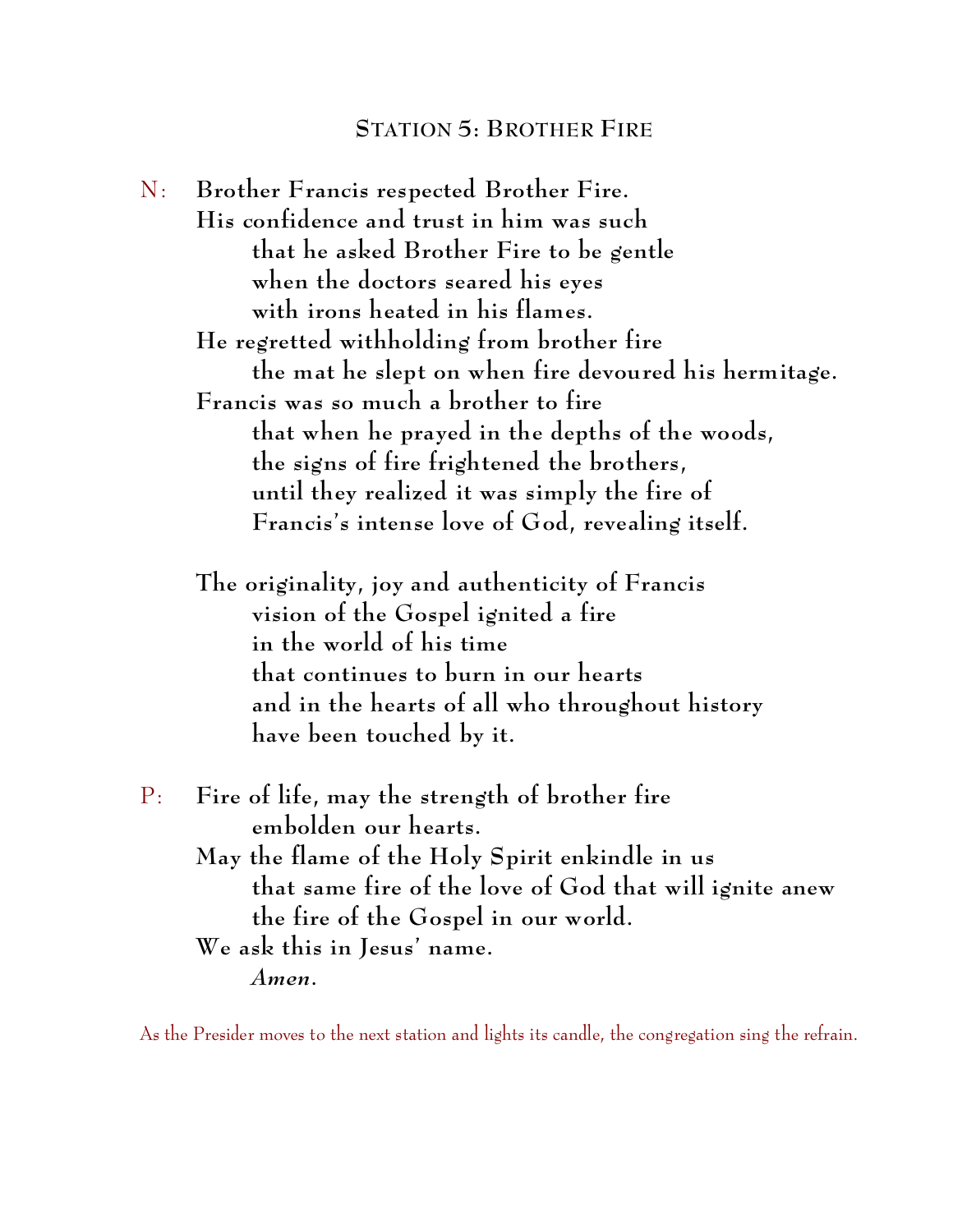#### **STATION 6: SISTER MOTHER EARTH**

N: **Our Brother Francis reverenced Mother Earth and all her creatures in a way that we in our world today have forgotten. All created things are created for God, are called to witness to Gods' goodness and love. For this reason, as Celano reminds us, "he exhorted with the sincerest purity cornfields and vineyards, stones and forests and all the beautiful things of the fields, fountains of water and the green things of the gardens, earth and fire, air and wind, to love God and serve him willingly." Would that we too would recognize them all as brothers and sisters, and treat them with the reverence they deserve as Gods' creatures.** P: **Lord of all, make us aware of the oneness of your creation. Open our eyes to see our interdependence with all forms of life that inhabit our Sister, Mother earth: from the smallest molecule of life to the largest and most complicated mysteries of life that are in us and surround us. Make us once again brothers and sisters of one another. We ask this in Jesus' name.** *Amen.*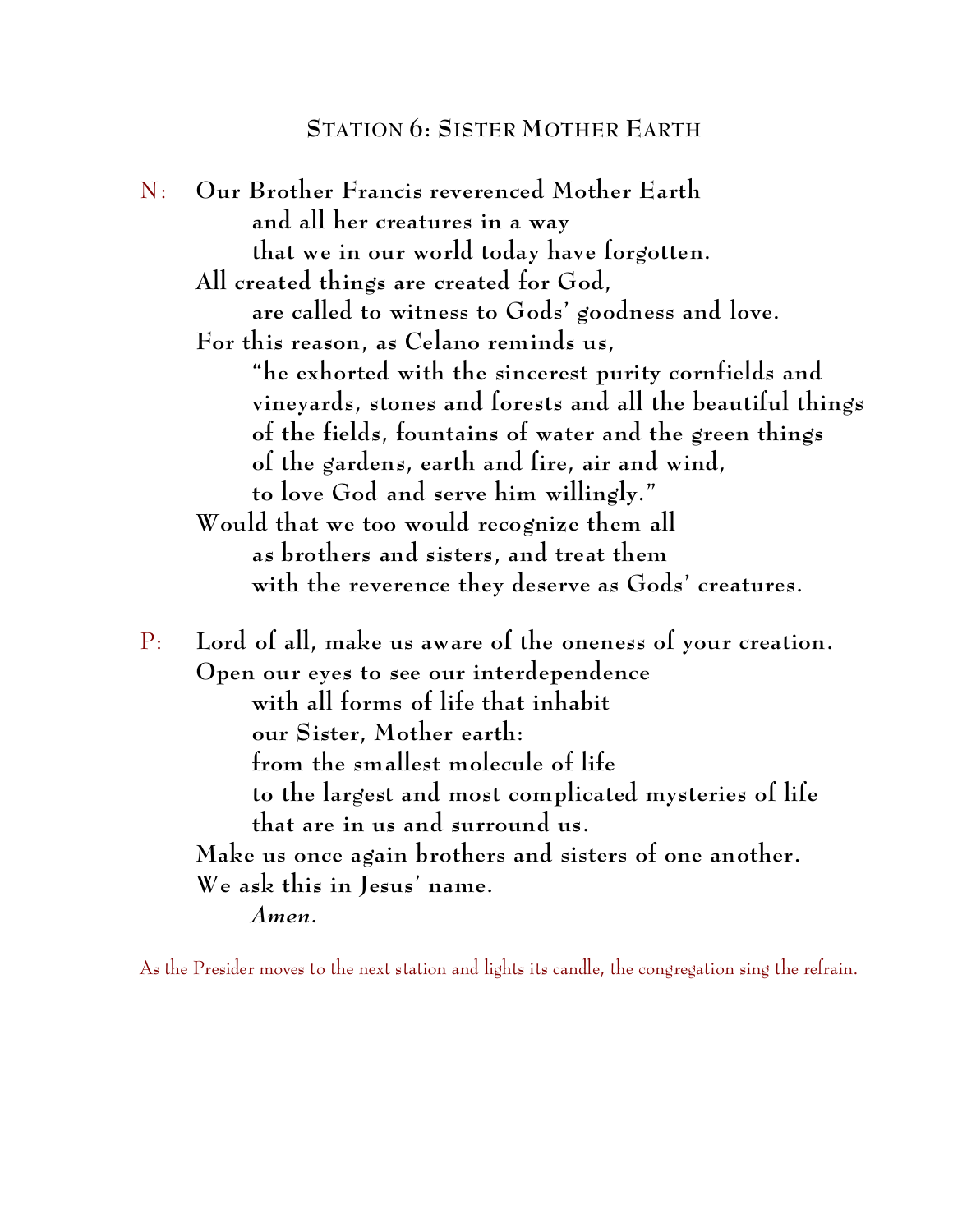N: **Brother Francis' heart, like the heart of Christ, desired that all might be one and that all might be reconciled. He reconciled the wolf with the people of Gubbio. He reconciled the Mayor and the Bishop of Assisi. In the midst of the violence of the Crusades he went in peace as a Christian to visit the Islamic Sultan, and established a basis for mutual respect. Near the time of his death, Celano tells us, One of the friars who was present, one whom Francis loved with great affection, was extremely worried about all the friars when he saw what was happening and realized that the holy father's end was near. So he said to Francis: "Good father, your sons and daughters will now be without a father, and will be deprived of the true light of their eyes. Remember, therefore, the orphans whom you leave behind. Forgive them all their faults, and bestow the joy of your blessing upon all of them, those who are absent as well as those who are here present." Francis answered him: "Behold, my son, I am being called by God. I forgive all my friars, those present and those who are absent, all their faults and failings, and I absolve them insofar as I am able.**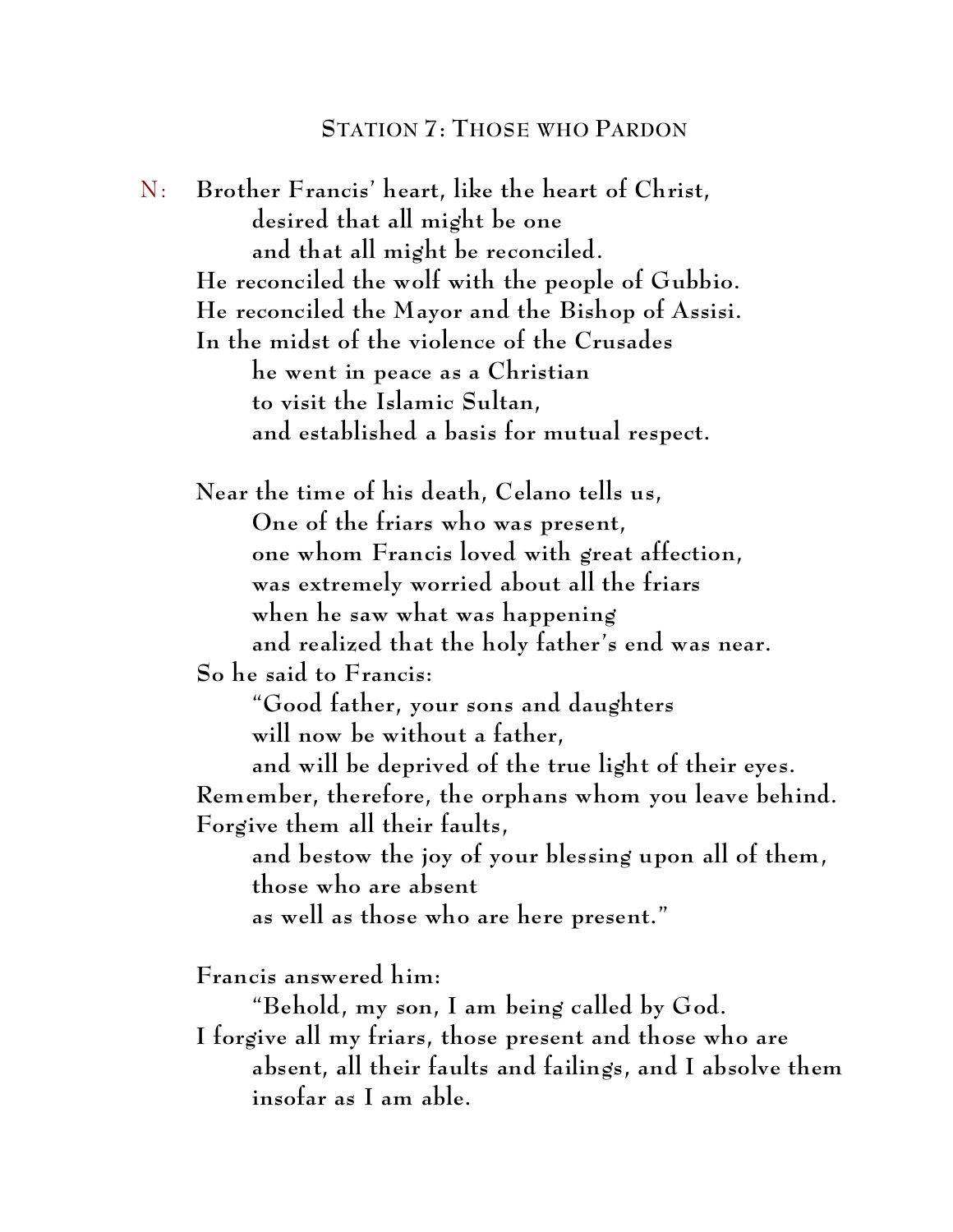# **When you tell them these words of mine, bless them all for me."**

P: **God of mercy and love, in our world so divided by ideological and religious conflicts, grant us the courage of our Brother Francis to act boldly in favor of forgiveness and reconciliation. And help us to begin with humbly and generously forgiving ourselves and the brothers and sisters around us. We ask this in Jesus name.** *Amen.*

Here all process to the chapel. The procession is lead by incense and the Paschal Candle. The refrain *Laudate Dominum* is sung throughout the processions by all, with some verses interspersed between.



When every one has reached the chapel, the song is concluded, and the narration for the  $8<sup>th</sup>$ station– Sister Death– begins.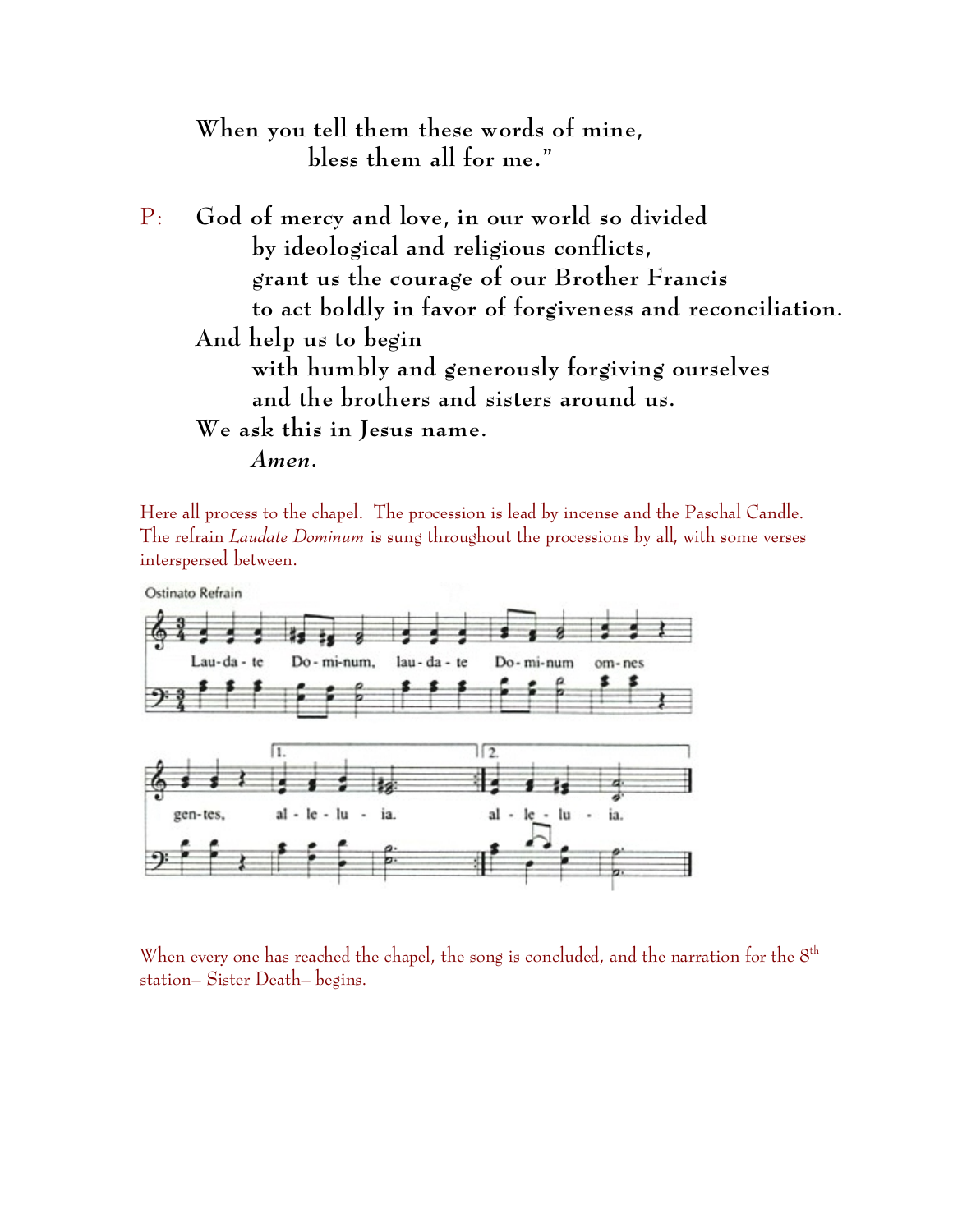#### **STATION 8: SISTER BODILY DEATH**

The lector then prepares to read the Gospel while the narrator continues:

N: **Then Francis had them bring the book of the Gospels, and he asked that the Gospel according to John be read to him from the place that begins:**

N and L: **"Before the feast of the Passover…"**

L: **…Jesus realized that the hour had come for him to pass from this world to the Father. He had loved his own in the world, and would show his love for them to the end. And so, during supper, Jesus- fully aware that he had come from God and was going to God, the Father, who had handed everything over to him – rose from the meal and took off his cloak. He picked up a towel and tied it around himself. Then he poured water into a basin and began to wash his disciples' feet and dry them with the towel he had around him. Thus he came to Simon Peter, who said to him: "Lord, are you going to wash my feet?" Jesus answered: "You may not realize now what I am doing, but later you will understand." Peter replied: "You shall never wash my feet." And Jesus responded:** 

> **"If I do not wash you, you shall have no share in my heritage."**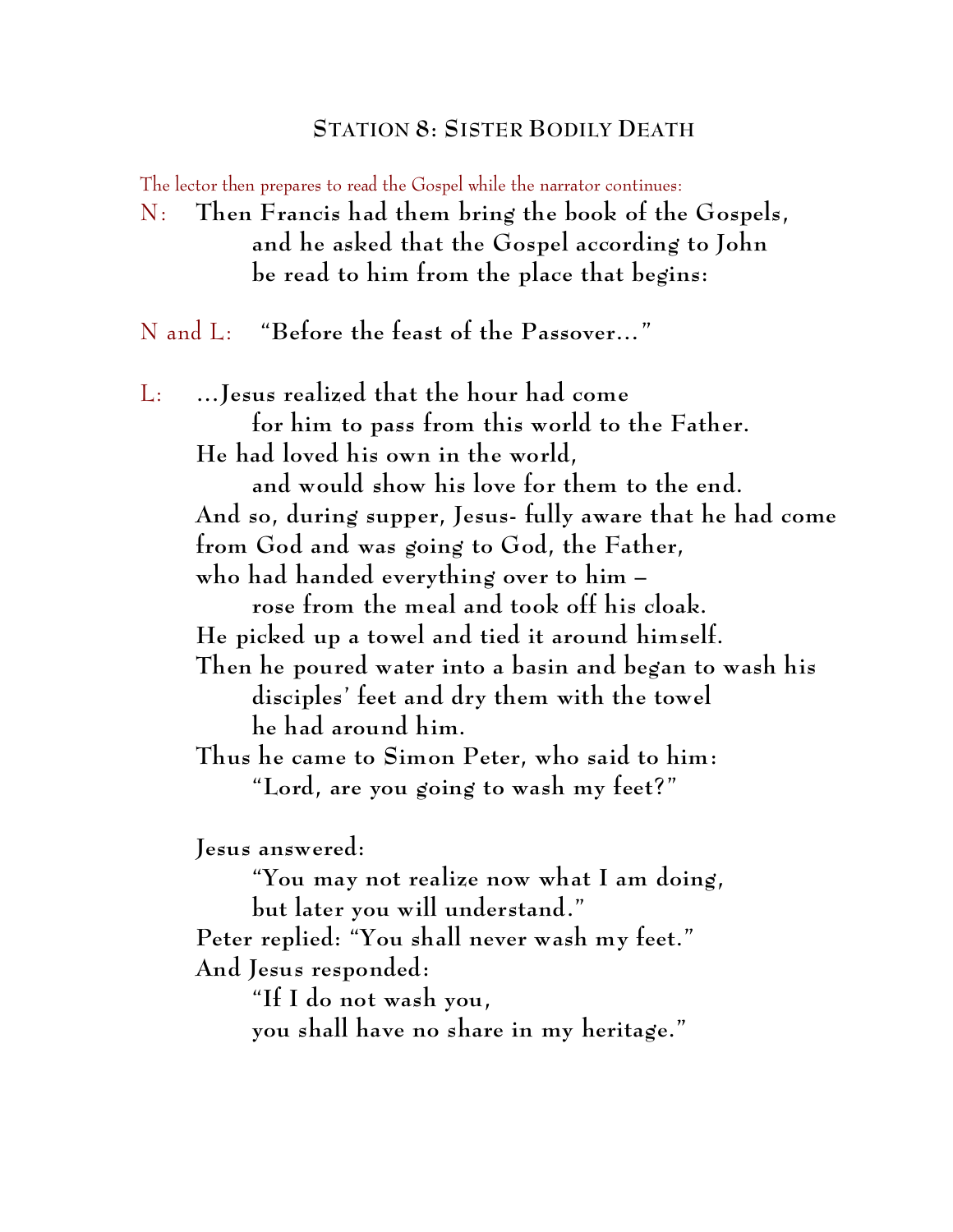**Then Simon Peter said to him: "Lord, then not only my feet, but my hands and head as well."**

**After Jesus had washed their feet, he put his cloak back on and reclined at table once more. He said to them: "Do you understand what I just did for you? You address me as 'Teacher' and 'Lord," and fittingly enough, for that is what I am. But if I washed your feet – I who am Teacher and Lord – then you must wash each other's feet. What I just did was to give you an example: as I have done, so you must do."**

- N: **After these things, Francis raised his hands to heaven and praised his Christ, because, freed now of all things, he was going free to his Lord.** 
	- **Indeed, in order that he might show himself to be a true imitator of Christ in all things, he loved to the end his brothers and sisters whom he had loved from the beginning.**
	- **He had all the brothers present there called to him, and soothing them with comforting words in view of his death,**

**he exhorted them with paternal affection to love God. And he said to his brothers:**

L: **"I have done what was mine to do; may Christ teach you what you are to do."**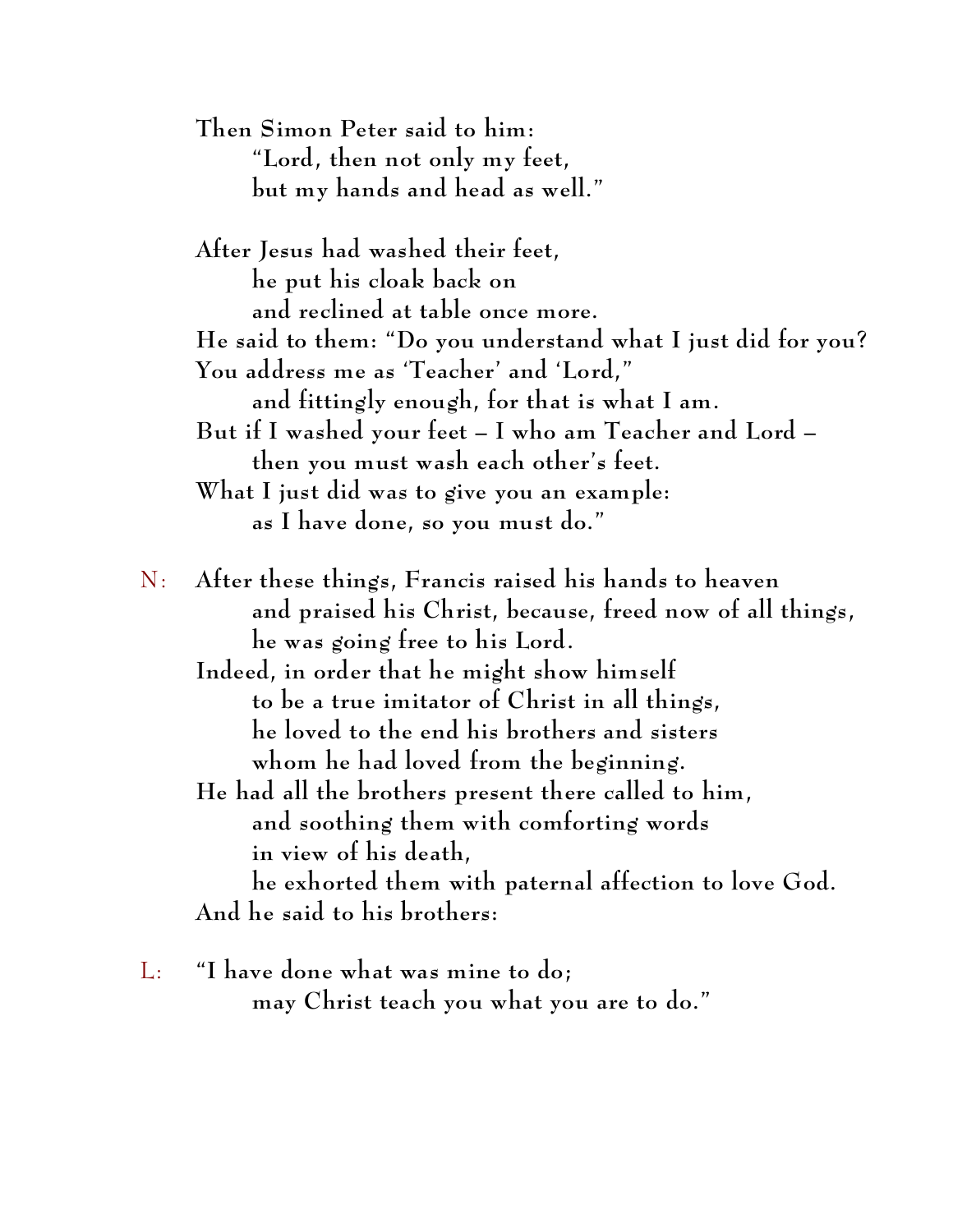Psalm 142 (141) is now sung. The verses are alternated between canotrs / all.

- **1. With all my voice I cry to you, O God; with all my voice I entreat you.**
- 2. I pour our my troubles before you; I tell you all my distress.
- **3. While my Spirit faints within me,** 
	- **but you, O God, know my path.**
- 4. On the way where I shall walk, they have hidden a snare to entrap me.
- **5. Look on my right and see,**

**there is not one who takes my side.**

- 6. I have no means of escape, no one cares what happens to me.
- **7. I cry to you, O Lord, I have said: You are my refuge, all I have left in the land of the living.**
- 8. Listen, then, to my plea, for I am in the depth of distress.
- **9. Rescue me from those who pursue me, for they are stronger that I.**
- 10. Bring me out of this prison, and I shall praise your name.
- **11. The saints will assemble around me, because of your goodness to me.**
- 12. Give glory to God the Creator, who made both heaven and earth,
- 13. To Jesus, the Christ, the Lord, whose dying and rising have saved us,
- 14. To the Spirit who dwells in our midst, both now and forever. Amen.
- **15. With all my voice I cry to you, O God; . with all my voice I entreat you.**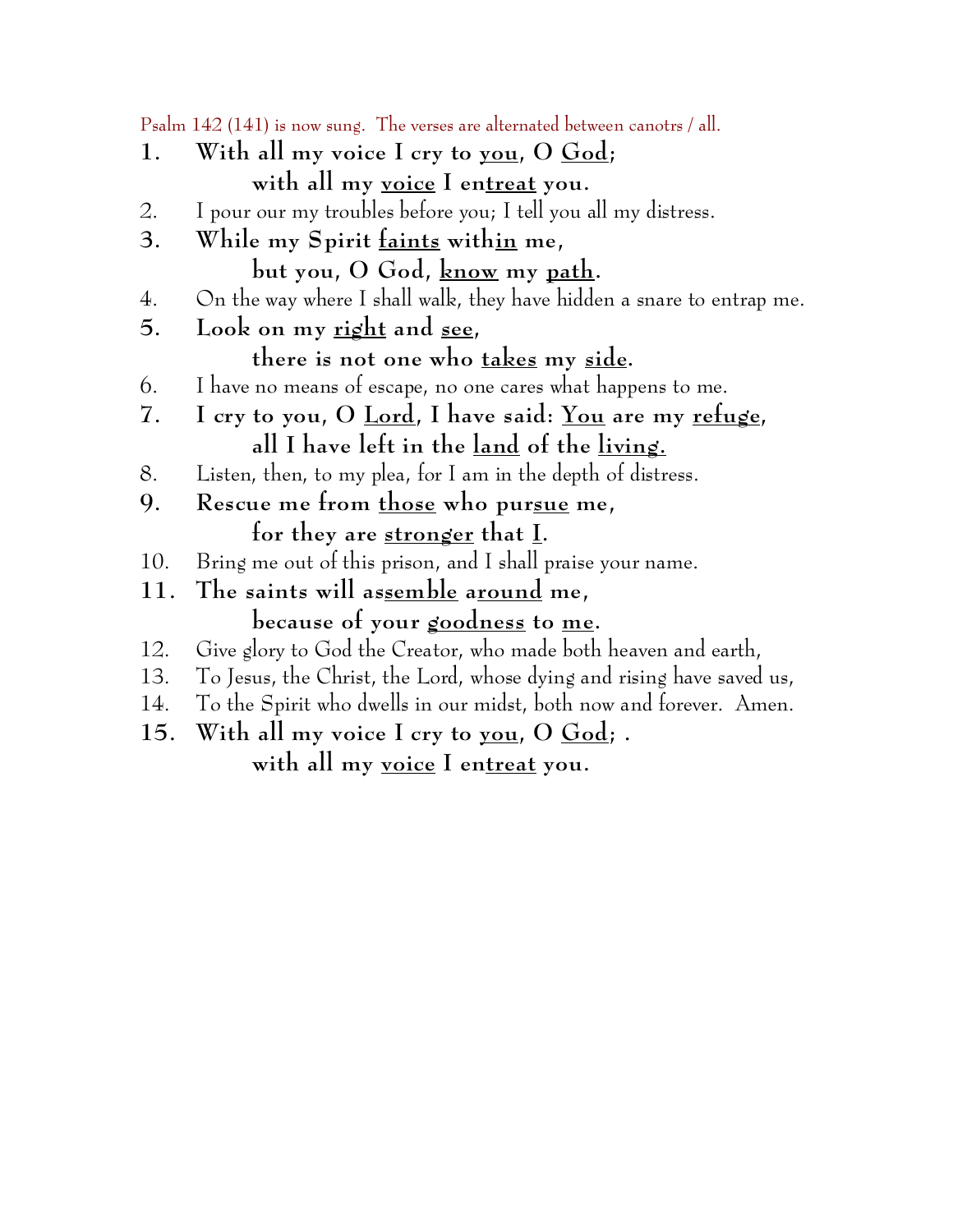N: **While the brothers were weeping very bitterly and grieving inconsolably, the holy father commanded that bread be brought to him. He blessed and broke it and gave a small piece of it to each one to eat. He was recalling that most holy supper which the Lord celebrated as his last supper with his disciples. He did all of this in reverent memory of that supper, showing thereby the deep love he had for his brothers.**

The Presider goes to the altar, accompanied by another appointed minister. The Presider holds up the loaf of bread and breaks it in half in the sight of all. Then they each take one half of the loaf, break off a piece, eats it, and distributes the bread, giving each person present a small piece of the loaf. Everyone eats in silence, while music plays softly in the background.

(Pause)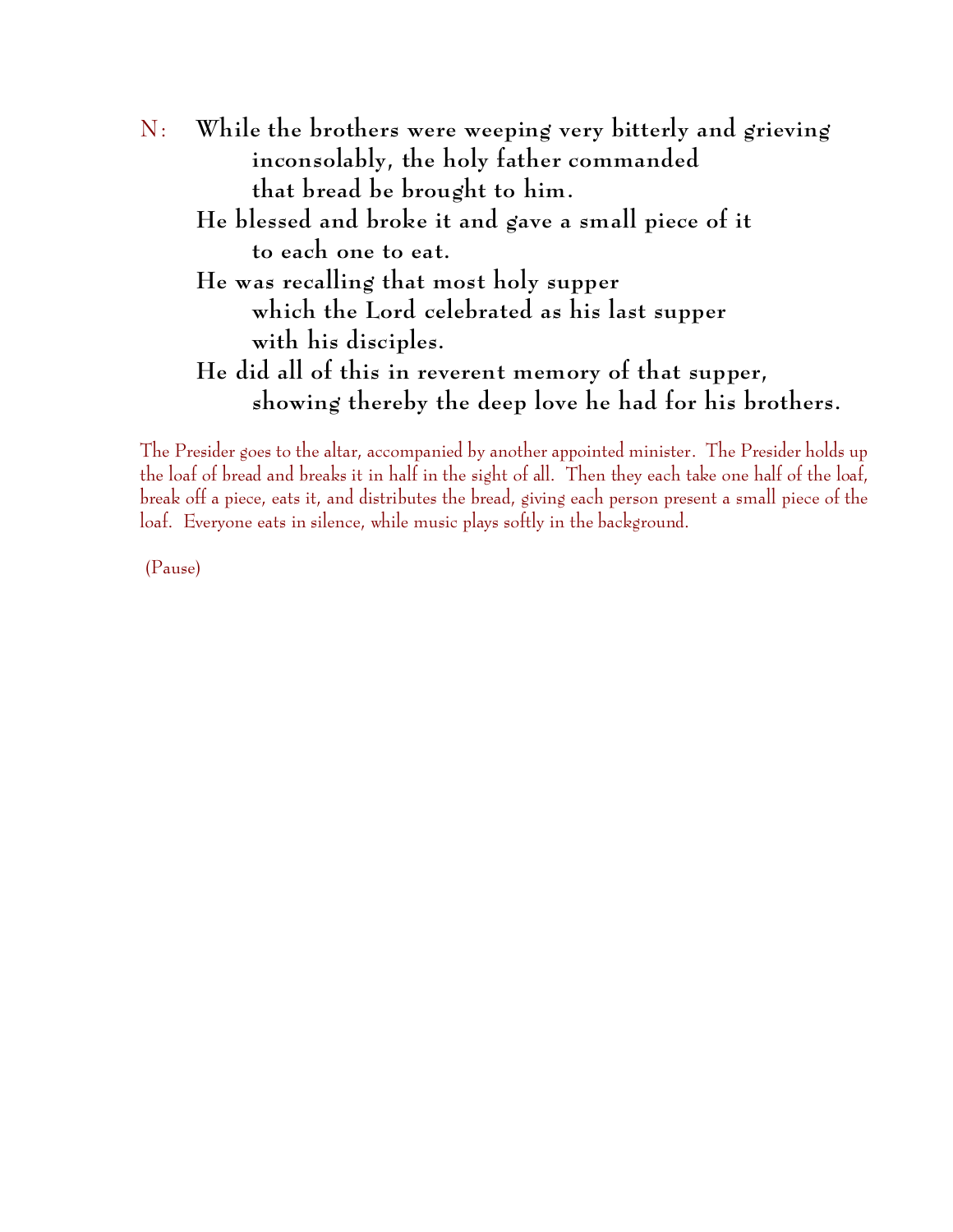N: **Francis then commanded that a hair shirt be put upon him, and that he be sprinkled with ashes, for he was soon to become dust and ashes. Then when many brothers had gathered about, whose father and leader he was, and while they were standing reverently at his side awaiting his blessed death and happy end, his most holy soul was freed from his body and received into the abyss of light, and his body fell asleep in the Lord.**

The Presider lights his candle from the Paschal Candle burning in the center of the chapel and shares it with those present. While this is happening, the refrain *Laudate Dominum* is sung, with the verse that corresponds to the  $8<sup>th</sup>$  station– Sister Death.

After the antiphon finishes, and all candles are lit and everyone has had a chance to observe a moment of silence, the narrator begins the final narration for this station...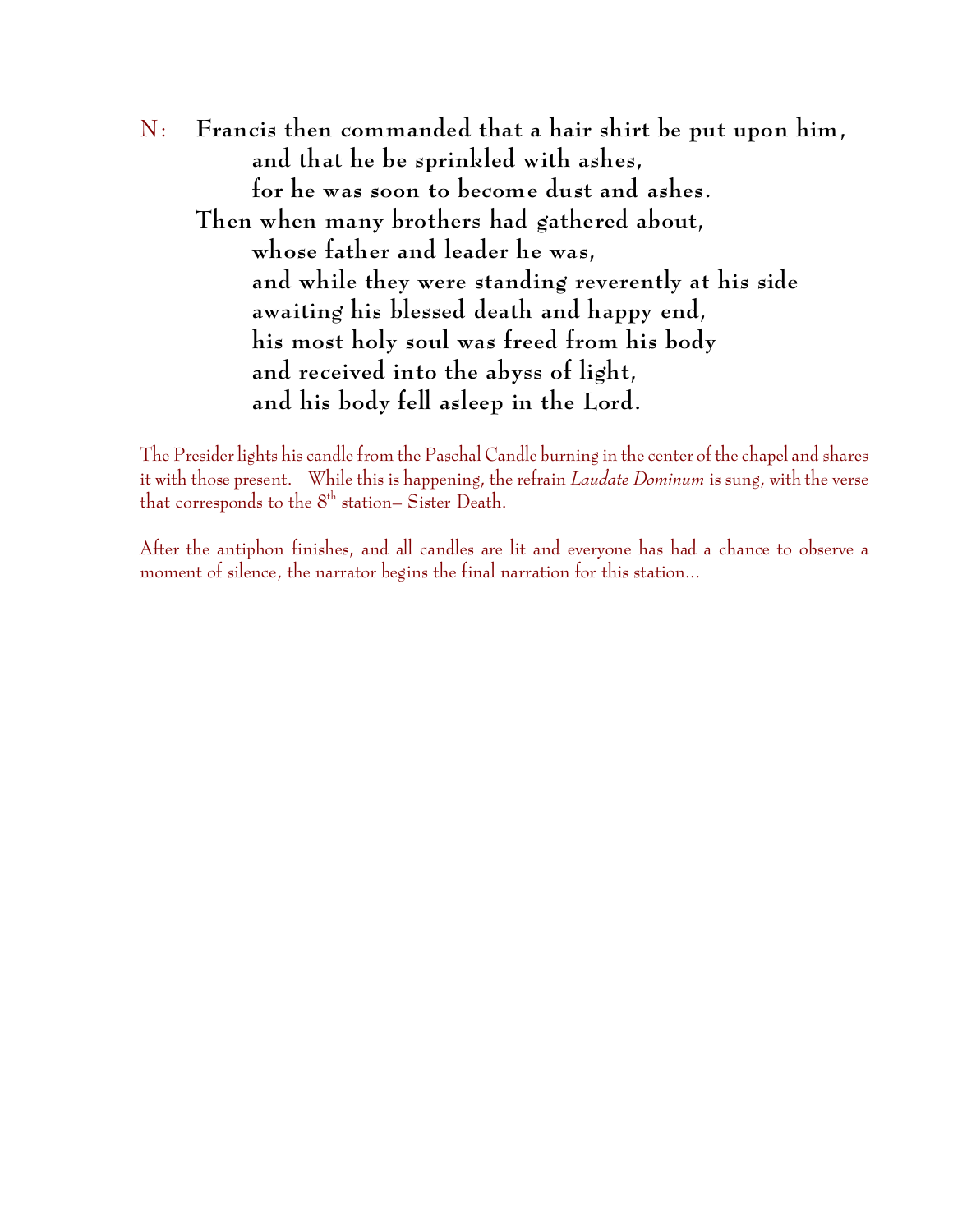The Narrator continues:

N: **Soon after the death of Francis, Brother Elias, the leader of the brothers, wrote to them as follows:**

**In truth, in very truth, the presence of Francis, our Brother and our Father, was a light, not only to us who were near to him, but also to those who were more removed from us in calling and in life.** 

**He was a light sent forth from the true Light to enlighten those who were in darkness and who sat in the shadow of death, that he might guide their steps in the way of peace.** 

**When he preached the kingdom of God, when he turned the ears of parents to their children, when he brought the foolish to the prudence of the just, he made ready for the Lord a new people throughout the whole world.** 

**His name was spread far and wide, and all nations wondered at his admirable works.**

- **Therefore, my brothers and sisters, bless the God of heaven, confess him in the sight of all, for God has shown to us his mercy.**
- **Hold fast to the memory of our Father and Brother, Francis, for the praise and glory of God who made him great among people, and glorified him in the sight of angels.**
- **Pray for him, as once he asked us, and pray to him, that God may make us sharers with him of his holy grace.**